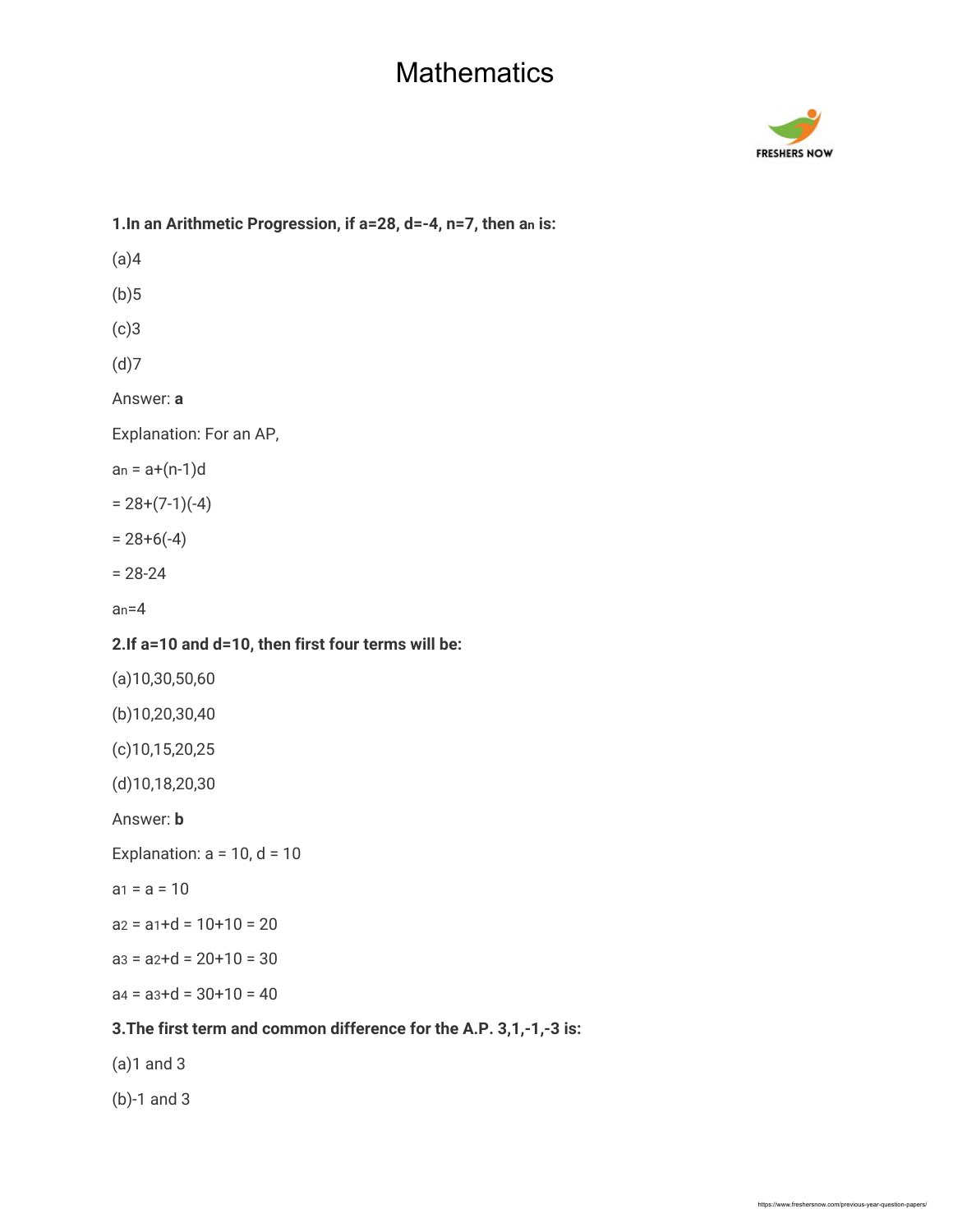

(c)3 and -2 (d)2 and 3 Answer: **c** Explanation: First term, a = 3 Common difference, d = Second term – First term  $\Rightarrow$  1 – 3 = -2  $\Rightarrow$  d = -2 **4.30th term of the A.P: 10,7, 4, …, is** (a)97 (b)77 (c)-77 (d)-87 Answer: **c** Explanation: Given, A.P. = 10, 7, 4, … First term, a = 10 Common difference, d = a2 − a1 = 7−10 = −3 As we know, for an A.P., an = a +(n−1)d Putting the values;  $a_{30} = 10+(30-1)(-3)$  $a_{30} = 10+(29)(-3)$ a30 = 10−87 = −77 **5.11th term of the A.P. -3, -1/2, ,2 …. Is** (a)28 (b)22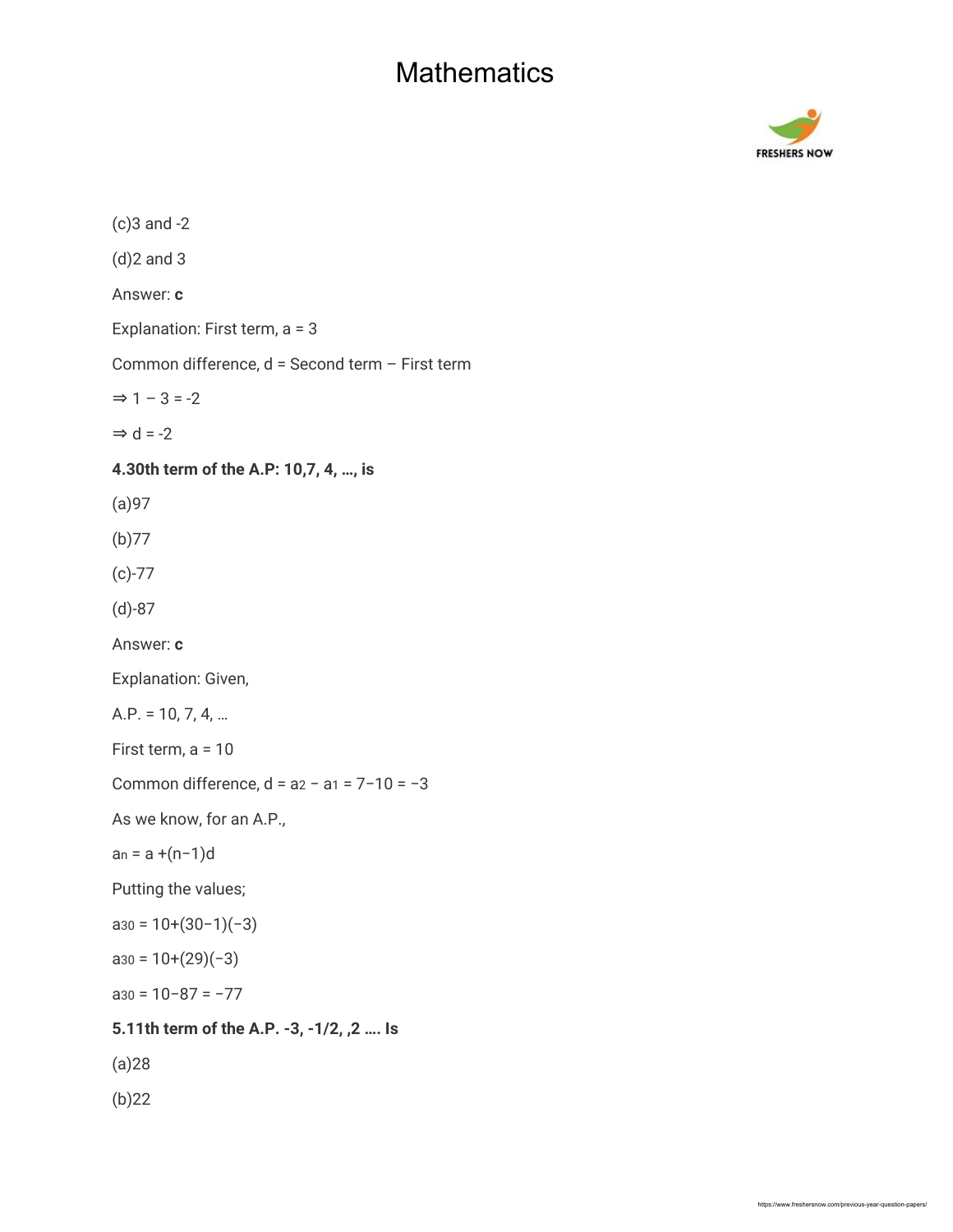

(c)-38 (d)-48 Answer: **b** Explanation: A.P. = -3, -1/2, ,2 … First term  $a = -3$ Common difference, d = a2 − a1 = (-1/2) -(-3)  $\Rightarrow$ (-1/2) + 3 = 5/2 Nth term; an = a+(n−1)d Putting the values;  $a_{11} = 3+(11-1)(5/2)$  $a_{11} = 3+(10)(5/2)$  $a_{11} = -3 + 25$  $a_{11} = 22$ **6.The missing terms in AP: \_\_, 13, \_\_, 3 are:** (a)11 and 9 (b)17 and 9 (c)18 and 8 (d)18 and 9 Answer: **(c)** Explanation: a2 = 13 and  $aa = 3$ The nth term of an AP; an = a+(n−1) d  $a_2 = a + (2-1)d$ 13 = a+d ………………. (i)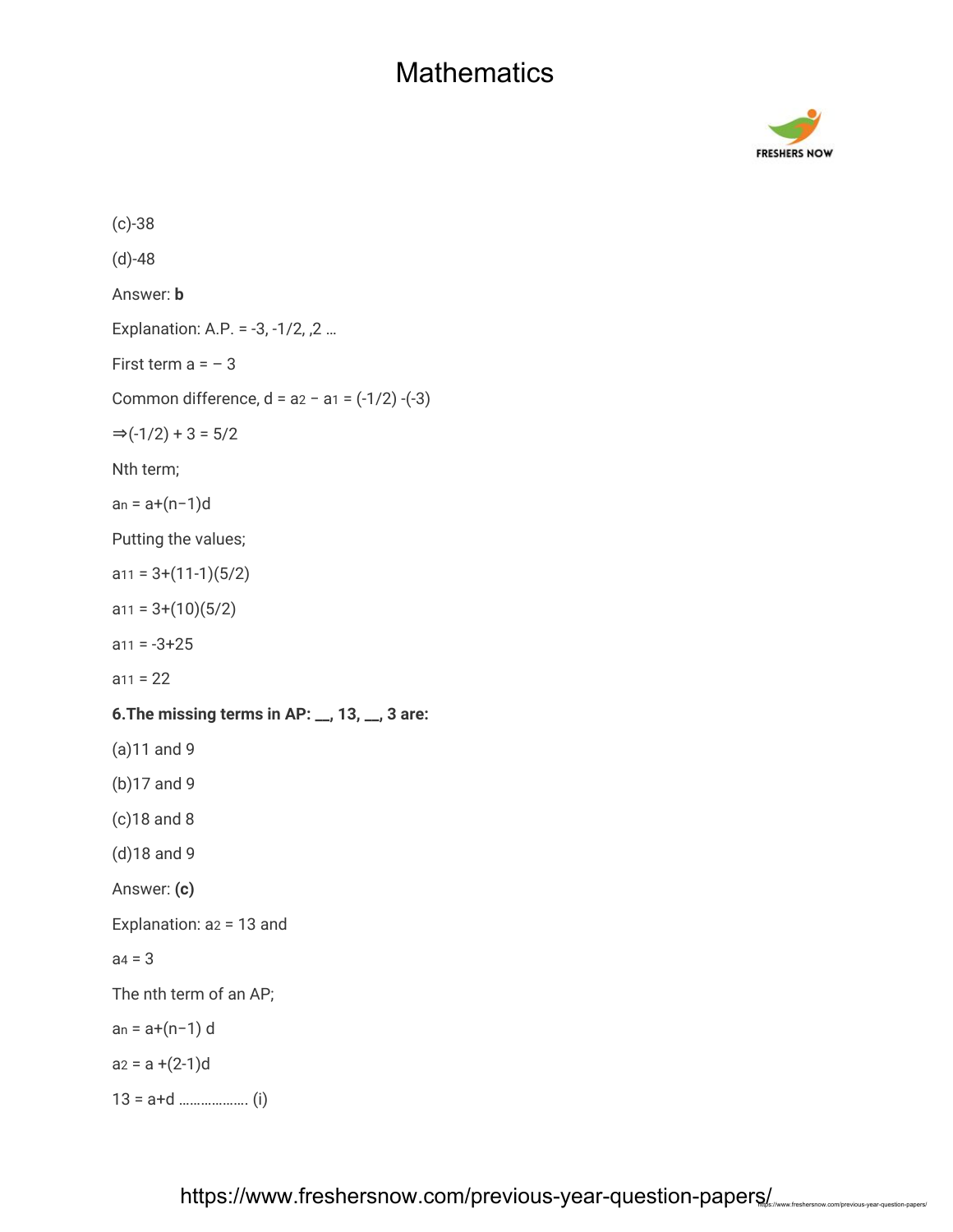

 $a4 = a+(4-1)d$ 3 = a+3d ………….. (ii) Subtracting equation (i) from (ii), we get,  $-10 = 2d$  $d = -5$ Now put value of d in equation 1  $13 = a + (-5)$  $a = 18$  (first term)  $a3 = 18+(3-1)(-5)$  $= 18+2(-5) = 18-10 = 8$  (third term). **7. Which term of the A.P. 3, 8, 13, 18, … is 78?** (a)12th (b)13th (c)15th (d)16th Answer: **(d)** Explanation: Given, 3, 8, 13, 18, … is the AP. First term, a = 3 Common difference, d = a2 − a1 = 8 − 3 = 5 Let the nth term of given A.P. be 78. Now as we know, an = a+(n−1)d Therefore,  $78 = 3+(n-1)5$  $75 = (n-1)5$  $(n−1) = 15$  $n = 16$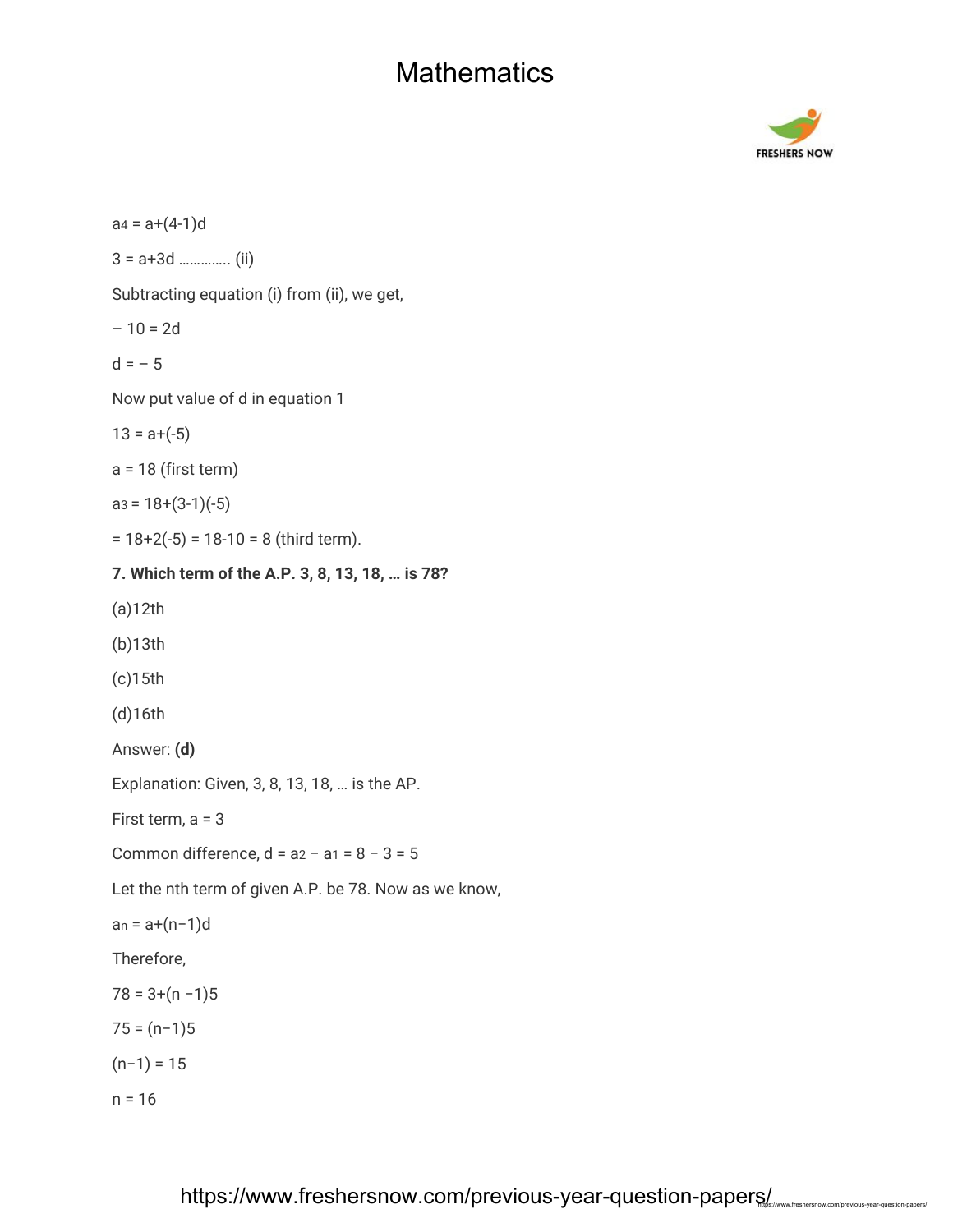

## **8.The 21st term of AP whose first two terms are -3 and 4 is:** (a)17 (b)137 (c)143 (d)-143 Answer: **b** Explanation: First term = -3 and second term = 4  $a = -3$  $d = 4-a = 4-(-3) = 7$ a21=a+(21-1)d  $=-3+(20)7$  $= -3 + 140$ =137 **9. If 17th term of an A.P. exceeds its 10th term by 7. The common difference is:** (a)1 (b)2 (c)3 (d)4 Answer: **(a)** Explanation: Nth term in AP is:  $an = a+(n-1)d$ a17 = a+(17−1)d  $a_{17} = a + 16d$ In the same way,  $a10 = a + 9d$ Given,

https://www.freshersnow.com/previous-year-question-papers/ https://www.freshersnow.com/previous-year-question-papers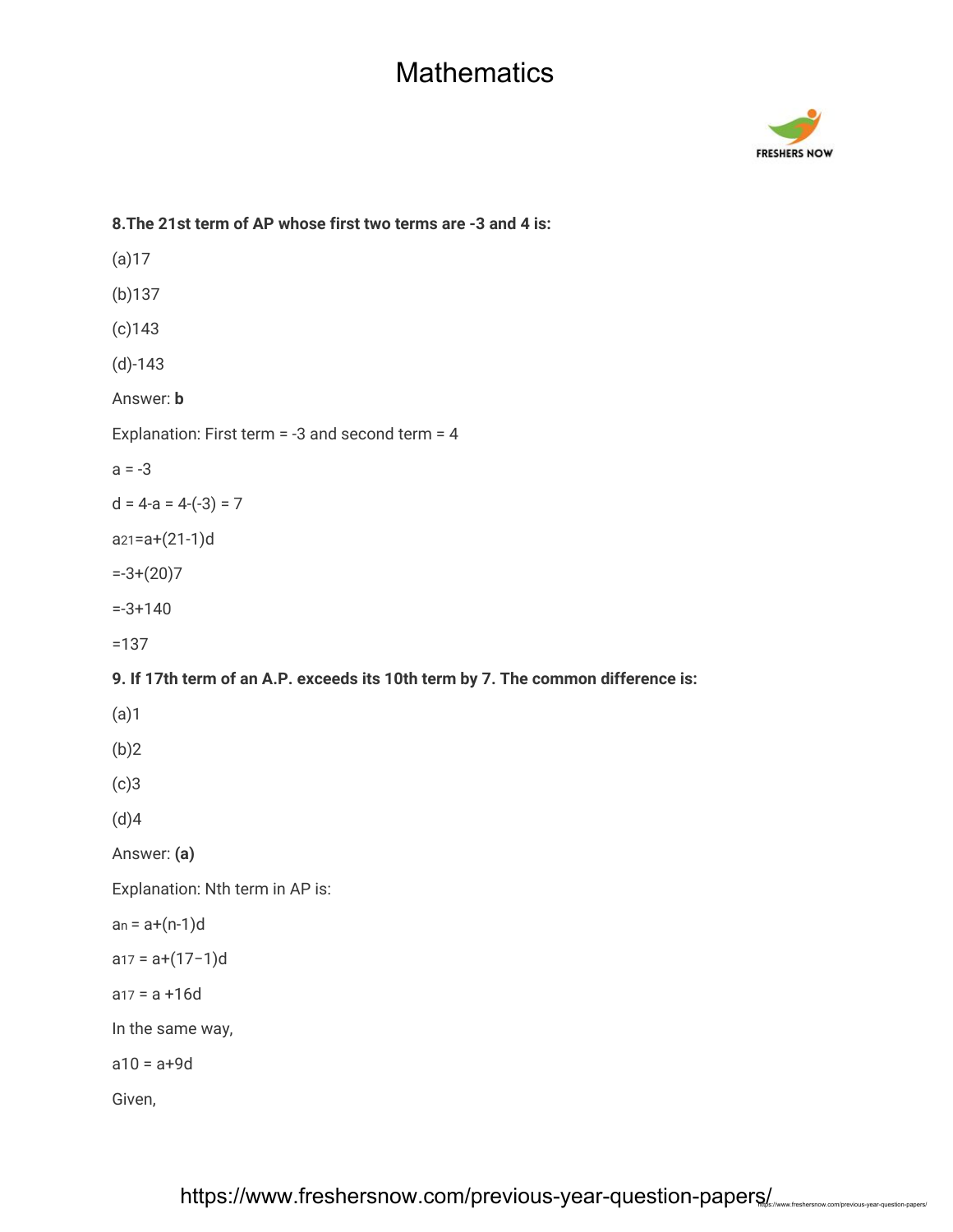

a17 − a10 = 7 Therefore, (a +16d)−(a+9d) = 7  $7d = 7$  $d = 1$ Therefore, the common difference is 1. **10. The number of multiples of 4 between 10 and 250 is:**  $(a)50$ (b)40 (c)60 (d)30 Answer: **(c)** Explanation: The multiples of 4 after 10 are: 12, 16, 20, 24, … So here,  $a = 12$  and  $d = 4$ Now, 250/4 gives remainder 2. Hence,  $250 - 2 = 248$  is divisible by 2. 12, 16, 20, 24, …, 248 So, nth term, an = 248 As we know, an = a+(n−1)d  $248 = 12+(n-1)x4$  $236/4 = n-1$  $59 = n-1$  $n = 60$ **11. 20th term from the last term of the A.P. 3, 8, 13, …, 253 is:** (a)147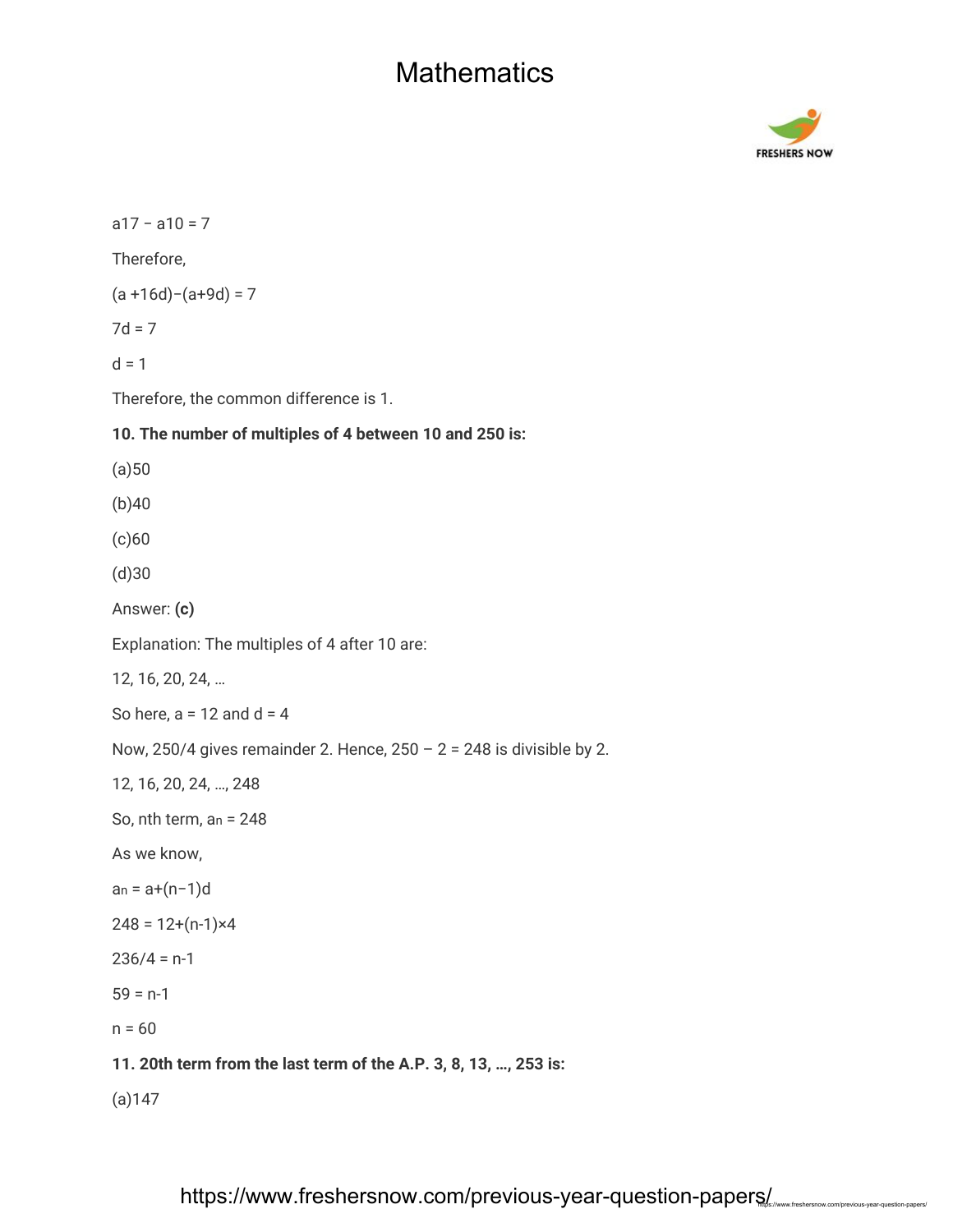

(b)151 (c)154 (d)158 Answer: **(d)** Explanation: Given, A.P. is 3, 8, 13, …, 253 Common difference, d= 5. In reverse order, 253, 248, 243, …, 13, 8, 5 So,  $a = 253$ d = 248 − 253 = −5  $n = 20$ By nth term formula, a20 = a+(20−1)d  $a_{20} = 253+(19)(-5)$ a20 = 253−95  $a_{20} = 158$ **12. The sum of the first five multiples of 3 is:** (a)45 (b)55 (c)65 (d)75 Answer: **(a)** Explanation: The first five multiples of 3 is 3, 6, 9, 12 and 15 a=3 and d=3 n=5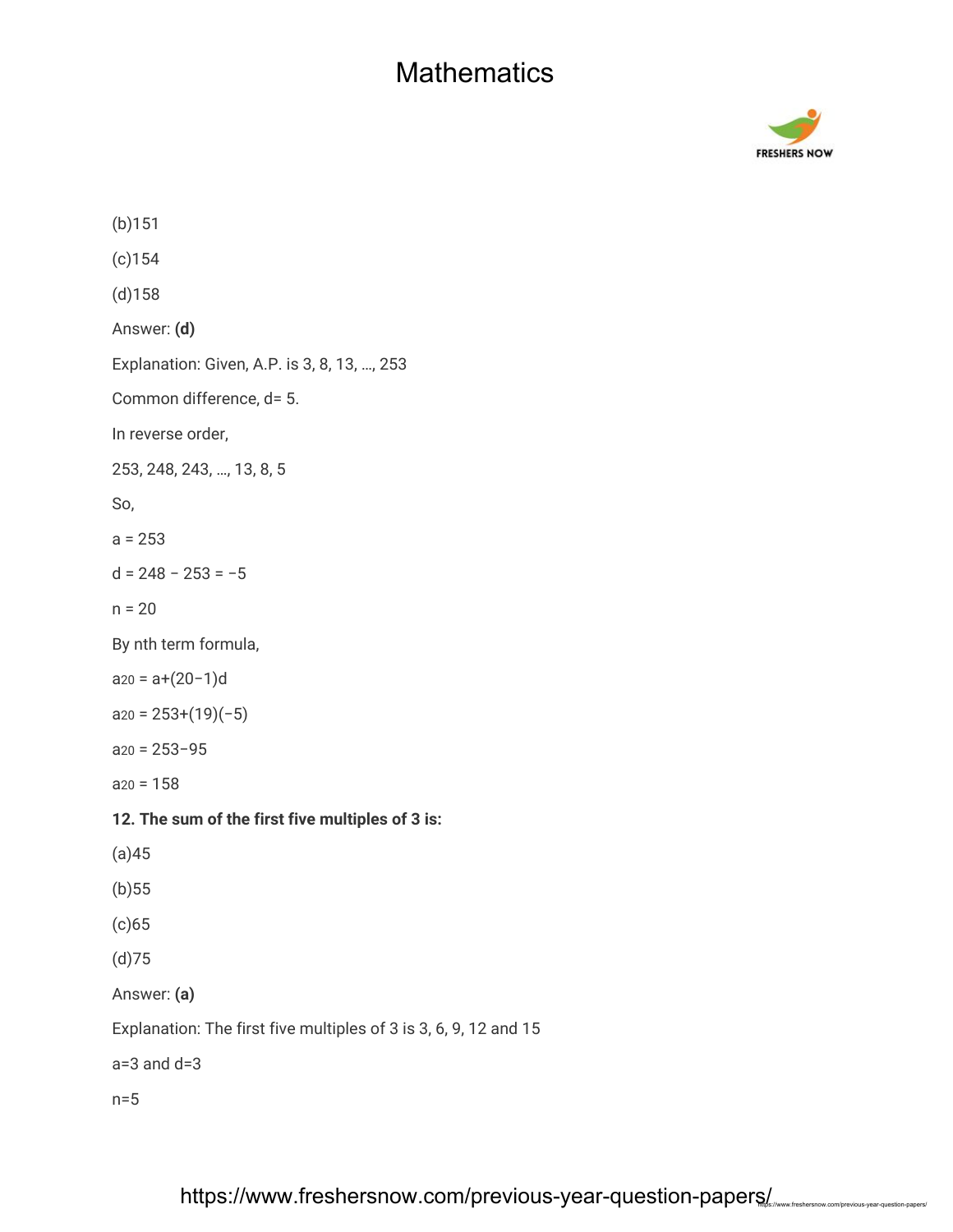

Sum,  $Sn = n/2[2a+(n-1)d]$ 

 $S_5 = 5/2[2(3)+(5-1)3]$ 

=5/2[6+12]

=5/2[18]

=5 x 9

 $= 45$ 

#### **13.The midpoints of a line segment joining two points A(2, 4) and B(-2, -4)**

- $(a)$   $(-2,4)$
- (b) (2,-4)
- (c) (0, 0)
- $(d)$   $(-2,-4)$

Answer: c

Explanation: As per midpoint formula, we know;

 $x=[2+(-2)]/2=0/2=0$ 

y=[4+(-4)]/2=0/2=0

Hence, (0,0) is the midpoint of of AB.

#### **14.The distance of point A(2, 4) from x-axis is**

(a)2

(b)4

(c)-2

(d)-4

Answer: b

Explanation: Distance of a point from x-axis is equal to the ordinate of the point.

#### **15.If O(p/3, 4) is the midpoint of the line segment joining the points P(-6, 5) and Q(-2, 3). The value of p is:**

(a)7/2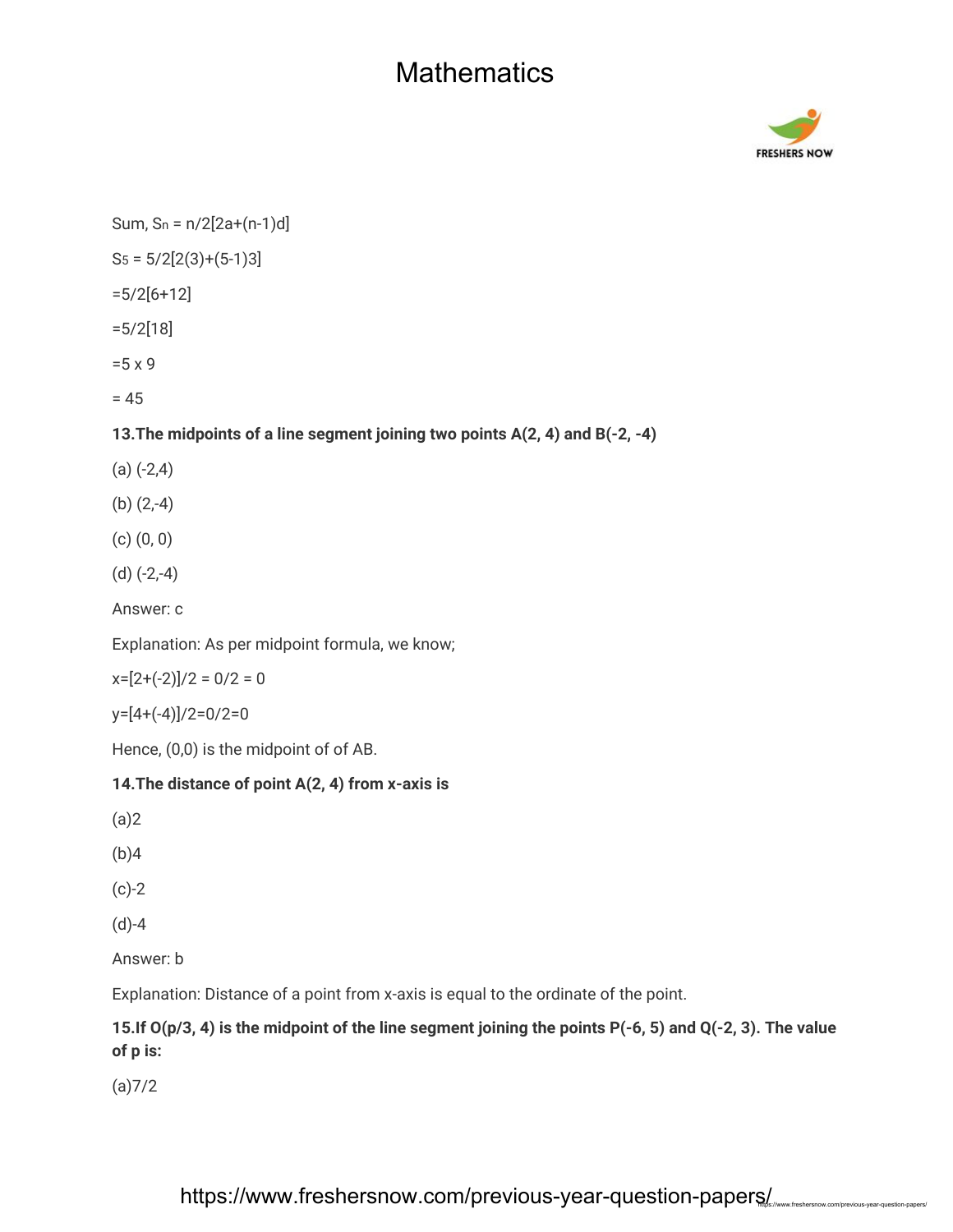

(b)-12  $(c)4$ (d)-4 Answer: b Explanation: Since, (p/3, 4) is the midpoint of line segment PQ, thus;  $p/3 = (-6-2)/2$  $p/3 = -8/2$  $p/3 = -4$ p= -12 Therefore, the value of p is -12.

**16.The points which divides the line segment of points P(-1, 7) and (4, -3) in the ratio of 2:3 is:**

- $(a)(-1, 3)$
- $(b)(-1, -3)$

 $(c)(1, -3)$ 

 $(d)(1, 3)$ 

Answer: d

Explanation: By section formula we know:

 $x=[(2.4)+(3.(-1))]/(2+3) = (8-3)/5 = 1$ 

 $y=[(2.(-3))+(3.7)]/(2+3) = (-6+21)/5 = 3$ 

Hence, the required point is (1,3)

**17.The ratio in which the line segment joining the points P(-3, 10) and Q(6, – 8) is divided by O(-1, 6) is:**

- (a)1:3
- (b)3:4
- (c)2:7
- (d)2:5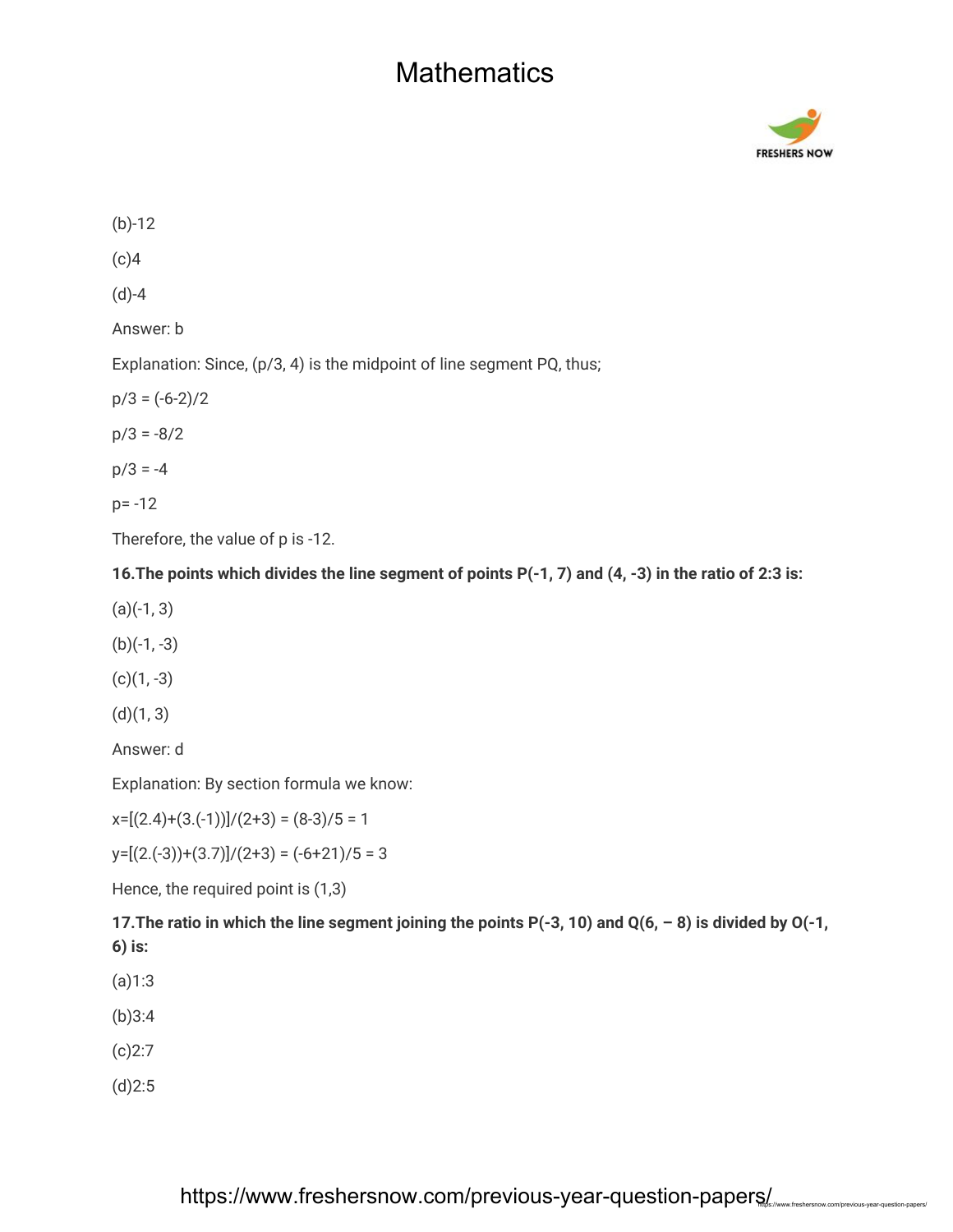

Answer: c

Explanation: Let the ratio in which the line segment joining P( -3, 10) and Q(6, -8) is divided by point O( -1, 6) be k :1.

So, 
$$
-1 = (6k-3)/(k+1)
$$

 $-k - 1 = 6k - 3$ 

 $7k = 2$ 

 $k = 2/7$ 

Hence, the required ratio is 2:7.

**18.The coordinates of a point P, where PQ is the diameter of circle whose centre is (2, – 3) and Q is (1, 4) is:**

 $(a)(3, -10)$ 

 $(b)(2, -10)$ 

(c)(-3, 10)

(d)(-2, 10)

Answer: a

Explanation: By midpoint formula, we know;

 $[(x+1)/2,(y+4)/2] = (2,-3)$  (Since, O is the midpoint of PQ)  $(x+1)/2 = 2$ 

 $x+1=4$ 

x=3

 $(y+4)/2 = -3$ 

 $y + 4 = -6$ 

y=-10

So, the coordinates of point P is  $(3, -10)$ .

#### **19..The area of a rhombus if its vertices are (3, 0), (4, 5), (-1, 4) and (-2,-1) taken in order, is:**

(a)12 sq.unit

(b)24 sq.unit